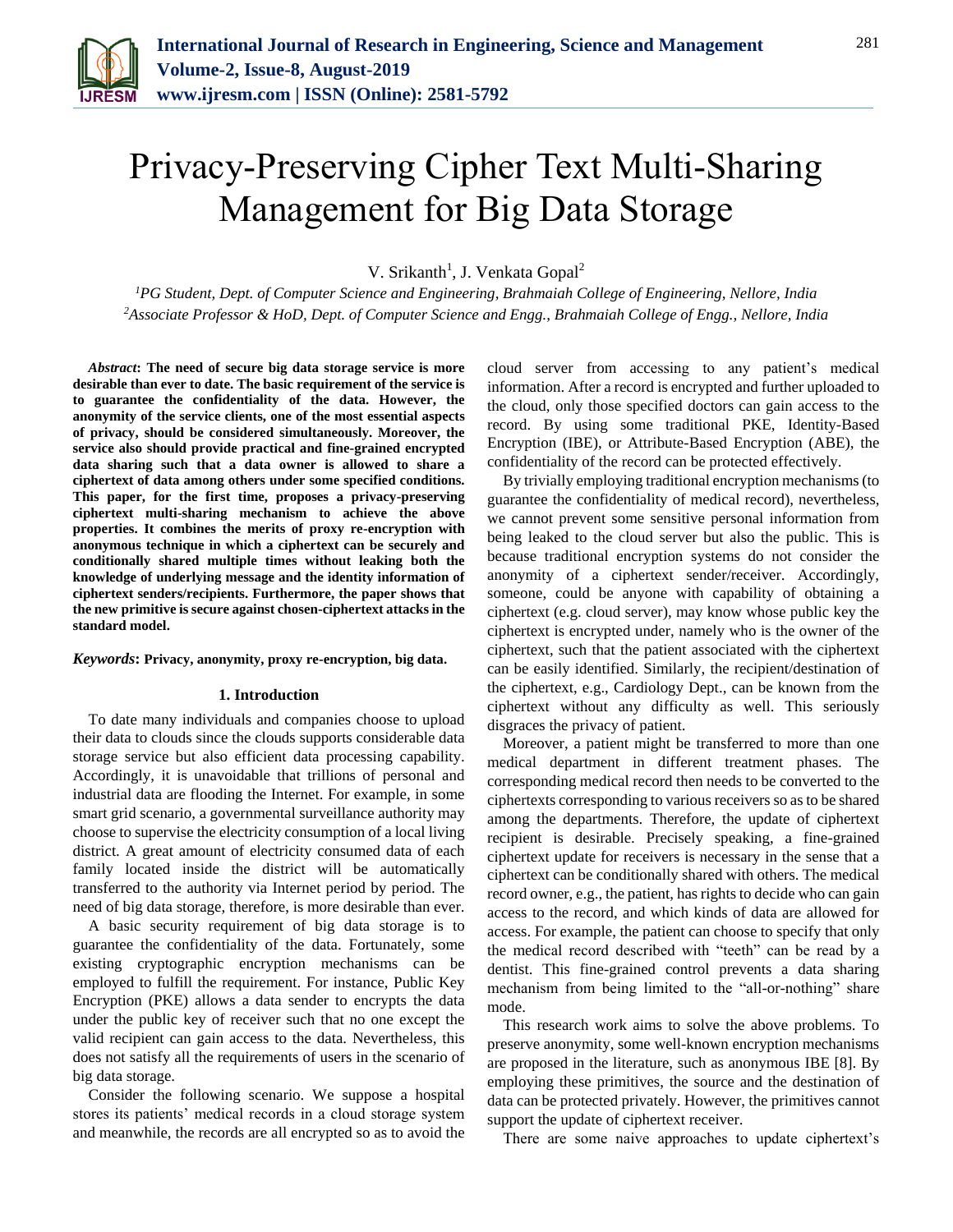

recipient. For instance, data owner can employ the decryptthen-re-encrypt mode. Nonetheless, this is applicable to the scenario where there is only a small amount of data. If the encrypted data is either a group of sequences of genome information or a network audit log, the decryption and reencryption might be time consumed and computation costly. Moreover, this mode also suffers from a limitation that the data owner has to be on-line all the time. Alternatively, a fully trusted third party with knowledge of the decryption key of the data owner may be delegated to handle the task. Nevertheless, this strongly relies on the fully trust of the party. Besides, the anonymity of the ciphertext receiver cannot be achieved as the party needs to know the information of recipient to proceed the re-encryption. Therefore, both of the approaches do not scale well in practice.

Introduced by Mambo and Okamoto and further de-fined in [5], Proxy Re-Encryption (PRE) is proposed to tackle the dilemma of data sharing. It allows a semi-trusted party, called proxy, to transform a ciphertext intended for a user into a ciphertext of the same message intended for another user without leaking knowledge of either the decryption keys or the message. The workload of data owner is now transferred to the proxy, and the "on-line all the time" requirement is unnecessary.

This work concentrates on the identity-based cryptographic setting. To employ PRE in the IBE setting, [17] defined the notion of Identity-Based Proxy Re-Encryption (IBPRE), which offers a practical solution for access control in networked file storage [17], and secure email with IBE [17]. To capture privacy-preserving property and ciphertext's recipient update simultaneously, proposed an anonymous IBPRE system, which is CCA security in the Random Oracle Model (ROM).

The valuable work introduces the first anonymous IBPRE in the literature and meanwhile, it leaves us interest-ing and meaningful open problems. The work only supports one-time ciphertext receiver update, while multiple receivers update is desirable in practice. On the other hand, the work provides an "all-or-nothing" share mode that limits the flexi-bility of data sharing.

### *A. Our contributions*

In this paper, we aim to propose a ciphertext sharing mechanism with the following properties:

*Anonymity:* given a ciphertext, no one knows the identity information of sender and receiver.

*Multiple receiver-update:* given a ciphertext, the receiver of the ciphertext can be updated in multiple times. In this paper, we refer to this property as "multi-hop".

*Conditional sharing:* a ciphertext can be fine-grained shared with others if the pre-specified conditions are satisfied.

*Achievements*: We investigate a new notion, AMH-IBCPRE. We formalize the definition and security model by incorporating the definitions. In the security model, we allow the corrupted users to be adaptively chosen by an adversary, while the adversary must output the challenge identity at the outset of security game. Moreover, we define four security models for different practical purposes.

The security model of MH-IBCPRE is the basic one, in which a challenger plays the game with the adversary to launch Chosen-Ciphertext Attacks (CCA) to the original ciphertext and re-encrypted ciphertext in order to solve a hard problem.

We also consider the case where a proxy colludes with delegatee to compromise the underlying message and the secret key of delegator. Here, the protection of the message is very difficult to achieve as the delegatee can always decrypt the corresponding ciphertext for the proxy. The secret key of the delegator, however, is possible to be secured. For the definition of collusion attacks model, we allow an adversary to acquire all re-encryption keys, and the adversary wins the game if it outputs a valid secret key of an uncorrupted user. We note that our definition is in the selective model in which the adversary has to output a target identity at the outset of the game.

As to the security model of anonymity, it is complicated in the sense that we categorize the game into two sub-games: one is the anonymity for delegator (i.e. given the original ciphertext an adversary cannot output the identity of delegator), the other is the anonymity of re-encryption key (i.e. an adversary cannot distinguish a valid re-encryption key from a random one belonging to re-encryption key space).

We next propose a concrete construction for unidirec-tional AMH-IBCPRE, in which it achieves multiple cipher-text receiver update, conditional data sharing, anonymity and collusion-safe (i.e. holding against collusion attacks) simultaneously in asymmetric bilinear group. Note the functionality of our system is generally described in Fig 1. We state that the new primitive is applicable to many real-world applications, such as secure email forwarding, electronic encrypted data sharing, where both anonymity and flexible encrypted data sharing are needed. We also show that the scheme is CCA-secure in the standard model under the decisional P -Bilinear Diffie-Hellman assumption. To the best of our knowledge, our system is the first of its kind in the literature.

### *B. Related work*

Following the concept of delegation of decryption rights introduced by Mambo and Okamoto [26], Blaze et al. [5] formalized the concept of PRE, and proposed a seminal bidirectional PRE scheme. Afterwards, many PRE schemes have been proposed, such as [2], [3], [11], [18], [19], [20]. Employing traditional PRE in the context of IBE, Green and Ateniese [17] initially introduced the notion of IBPRE, and proposed two unidirectional IBPRE schemes in the ROM: one is CPA secure and the other holds against CCA. Later on, two CPA-secure IBE-PRE schemes (in the types of PKE-IBE and IBE-IBE) have been proposed. Afterwards, some IBPRE systems have been proposed for various requirements. In the multiple ciphertext receiver update1 scenario, Green and Ateniese [17] proposed the first MH-IBPRE scheme with CPA security. Later on, a RCCA-secure MH-IBPRE scheme. We refer to multiple ciphertext receiver update to a notion called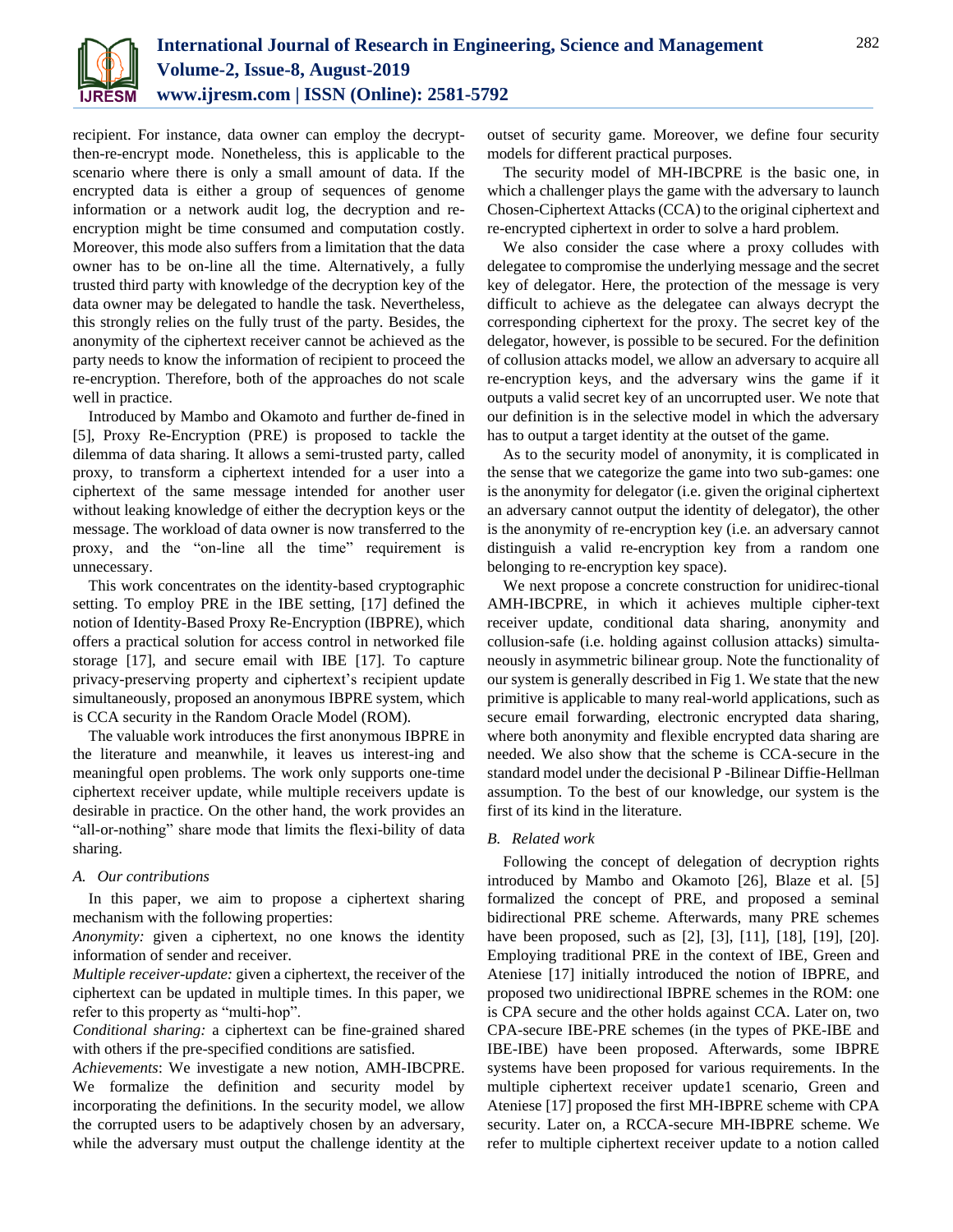

Multi-Hop (MH) in this paper.



encryption

without random oracles was proposed by Chu and Tzeng [12]. These schemes, however, are not collusion-safe. To solve the problem, Shao and Cao proposed a CCA-secure MH-IBPRE in the standard model with collusion-safe property. To hide the information leaked from re-encryption key, Ateniese et al. [1] defined the notion of key-privacy (i.e. an adversary cannot identify delegator and delegatee even given re-encryption key). Later on, Shao et al. revised the security model introduced in [1].

To prevent a ciphertext from being traced, Emura et al. [15] proposed a unidirectional IBPRE scheme in which an adversary cannot identify the source from the destination ciphertext. To ensure the privacy of both delegator and delegatee, Shao et al. proposed the first Anonymous PRE (ANO-PRE) system. The system guarantees that an adversary cannot identify the recipient of original and re-encrypted ciphertext even given the corresponding re-encryption key. In 2012, Shao also proposed the first anonymous IBPRE with CCA security in the ROM.

In the context of IBE/ABE, some well-known systems supporting anonymity that have been proposed, such as [8], [9], [16]. Leveraging them may partially fulfill our goals. However, we need to focus on the combination of anonymity and ciphertext update properties. Therefore, the aforementioned systems are not taken in comparison below.

Here, we compare our work with some related systems, and summarize the comparison of properties in Table I. While multiple ciphertext receiver update (denoting as M.U.), conditional (data) share, collusion resistance (denoting as C.R.), anonymity, and without random oracle (denoting as W.R.O.), have all five been partially achieved by previous schemes, there is no effective CCA-secure proposal that achieves all properties simultaneously in the standard model. This paper, for the first time, fills the gap.

#### **2. System definition and threat models**

#### *A. System definition*

*Definition 1:* A unidirectional Multi-Hop Identity-Based Conditional Proxy Re-Encryption (MH-IBCPRE) scheme consists of the following algorithms:

1) (*mpk*, *msk*) ← *Setup*(1<sup>*k*</sup>): on input a security parameter *k*, output a master public key *mpk* and a master secret key

*msk*. For simplicity, we omit *mpk* in the expression of the following algorithms.

- 2)  $sk_{ID} \leftarrow Keytten(msk, ID)$ : on input *msk*, and an identity *ID* ∈ {0*,* 1}∗, output a secret key *skID*.
- ← 3) *rkw,IDi*→*IDi*t *ReKeytten*(*IDi, skIDi , IDi*t *, w*): on input a delegator's identity *ID<sup>i</sup>* and the correspond- ing secret key *skIDi* , a delegatee's identity *IDi*t , and a condition *w*  ∈ {0*,* 1}∗, output a re-encryption key *rkw,IDi*→*IDi*t from *ID<sup>i</sup>* to *IDi*t under condition *w*.
- 4)  $C_{1,1D}i, w \leftarrow Enc(ID_i, w, m)$ : on input an identity  $ID_i$ , a condition *w* and a message *m*, output a 1-level ciphertext  $C_{1, ID}$ *i,w* under identity  $ID_i$  and *w*.
- where  $\not\geq 1$ , *l* N.  $C_{l+1,1}$ *it*, *w* under identity  $ID_i$ <sup>t</sup> and *w* or  $\bot$  for failure, 5)  $Cl+1, ID$ it *,w*  $\leftarrow$  *ReEnc*(*rkw*,*ID*<sub>*i*</sub> $\rightarrow$ *IDi*t *, Cl,ID*<sub>*i*</sub>,*w*): on input  $rk_{w, ID} \rightarrow ID$ *i*t, and an *l*-level ciphertext  $C_{l, ID} i, w$  under identity  $ID_i$  and *w*, output an  $(l + 1)$ -level ciphertext
- 6)  $m \cdot \text{Dec}(sk_{ID}i, C_{l, ID}i, w)$ : on input  $sk_{ID}i$ , and an *l*-level ciphertext  $C_{l,ID}$ *i,w* under identity  $ID_i$  and *w*, output a message *m* or  $\perp$  for failure, where  $l \geq 1$ ,  $l \in N$ .

#### *B. Threat models*

We define four models in terms of the selective condition and selective identity chosen ciphertext security (IND-sCon-sID-CCA), collusion resistance, the anonymity of the original ciphertext and anonymity of the re-encryption key in this section. Before proceeding, we define some notations. Delegation Chain. There is a set of re-encryption

keys RK = frk $_{\rm W; ID_{i1}}$  !ID $_{\rm i2}$  ; :::; rk $_{\rm W; ID_{i1-1}}$  !ID $_{\rm ii}$  g un-

der the same condition w, for any re-encryption key  $r^k w$ ; ID<sub>ij</sub>  $!ID_{i+1}$  in RK,  $ID_{i}$   $6 = ID_{i+1}$ . We say that there exists a delegation chain under w from identity  $ID_{i1}$  to identity  $ID_{i1}$ , denoted as wjI $D_{i1}$ !  $::: I.D<sub>i</sub>$ . Note this delegation chain includes the case where  $ID<sub>i1</sub>$  $=$  ID<sub>il</sub>. Besides, we use wjID to indicate a ciphertext under w and ID, and for a single identity ID we use ? jID to denote it.

Uncorrupted/Corrupted Identity. If the secret key of an identity is compromised by an adversary, the identity is a corrupted identity. Else, it is an uncorrupted identity.

Uncorrupted Delegation Chain. Suppose there is a delegation chain under w from  $ID_i$  to  $ID_i$  (i.e. wj $ID_i$ !

 $::: I$  ID<sub>i</sub>). If there is no corrupted identity in the chain, it is an uncorrupted delegation chain. Else, it is corrupted. The delegation chain is built up once either a related re-encryption key is generated or a corresponding re-encryption is constructed.

Definition 2: A unidirectional MH-IBCPRE scheme is INDsCon-sID-CCA-secure if no PPT adversary A can win the game below with non-negligible advantage. In the game, B is the game challenger and k is the security parameter.

1) Init. A outputs a challenge identity ID 2 f0; 1g and a challenge condition w 2 f0; 1g .

2) Setup. B runs setup $(1^k)$  and returns mpk to A.

- 3) Phase 1. A is given access to the following oracles.
- b)  $O_{rk}(ID_i, ID_i0, w)$ : on input two distinct iden-tities  $ID_i$  and a)  $O_{sk}(ID)$ : given an identity ID, output sk<sub>ID</sub> KeyGen(msk; ID).  $ID_i$ , and a condition w, output
	- $r^k$ w;ID<sub>i</sub>!ID<sub>i</sub>0 ReKeyGen(ID<sub>i</sub>, sk<sub>IDi</sub>, ID<sub>i</sub>0, w),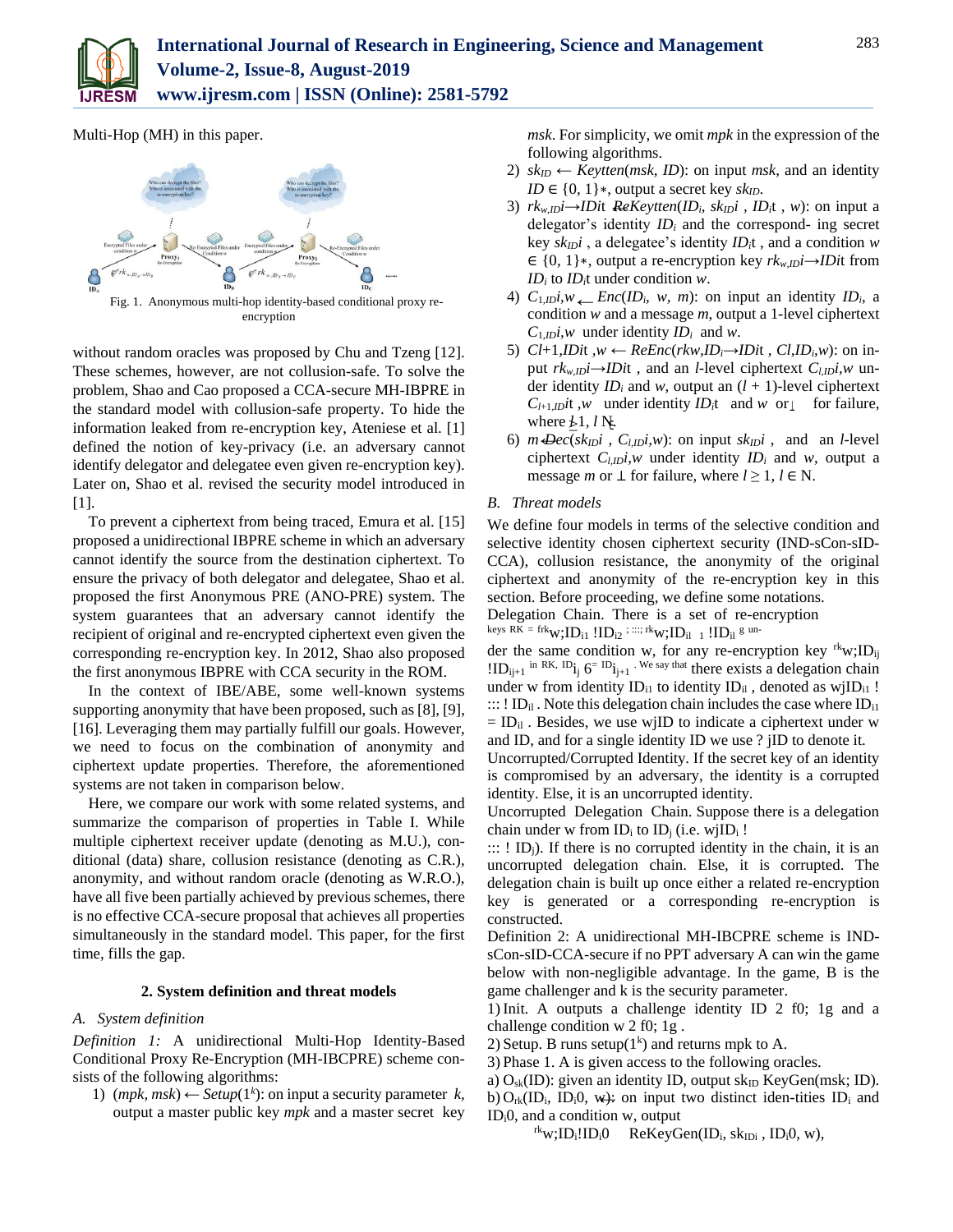

where  $sk_{\text{IDi}}$  KeyGen(msk, ID<sub>i</sub>).

c)  $O_{\text{re}}(ID_i, ID_i, O, w, C_{l:IDi:w})$ : on input two distinct identities ID<sub>i</sub> and IDi0, a condition w, and an l-

| level                                   |                                                                           | ciphertext $C_{1;1Di;w}$ under ID <sub>i</sub> and             | w, out-                                              |
|-----------------------------------------|---------------------------------------------------------------------------|----------------------------------------------------------------|------------------------------------------------------|
| <sup>put C</sup> l+1;ID <sub>i</sub> ;w |                                                                           | $\text{ReEnc}(\text{rk}_{W}; ID_i! ID_i 0 \cdot C_1; ID_i; w)$ |                                                      |
| where                                   | $\mathrm{rk}_{\mathrm{W}}$ ; ID <sub>i</sub> !ID <sub>i</sub> 0           | $ReKeyGen(ID_i,$                                               | $\mathrm{~}^{\mathrm{sk}}\mathrm{ID}_{\mathrm{i}}$ , |
| $IDi0$ .                                | $w)$ , $sk_{IDi}$                                                         | KeyGen $(msk, IDi)$ .                                          |                                                      |
|                                         | <sup>d)</sup> Odec <sup>(ID</sup> i <sup>; C</sup> l;ID <sub>i</sub> ;w): | input an<br>on                                                 | identity                                             |
| $ID_i$                                  | and an                                                                    | l-level ciphertext $C_{l;IDi;w}$ ,                             |                                                      |
| output                                  | m                                                                         | $Dec(skID_i; C1; ID_i; w)$                                     | where                                                |
| ${}^{\rm sk}$ ID <sub>i</sub>           | KeyGen $(msk; IDi)$ .                                                     |                                                                |                                                      |
|                                         |                                                                           | $\alpha$ and $\alpha$ and $\alpha$                             |                                                      |

In this phase the followings are forbidden to issue:

 $O_{sk}(ID)$  for any ID, if there is an uncorrupted delegation chain under w from ID to ID, or  $ID = ID$ .

 $O_{rk}(ID_i; ID_i0; w)$  for any  $ID_i; ID_i0$ , if there is an uncorrupted delegation chain under w from ID

to  $ID_i$  or  $ID = ID_i$ , but  $ID_i0$  is in a corrupted delegation chain.

4) Challenge. A outputs two equal length messages  $m_0$ ,  $m_1$ , and a set of identities fIDi  $g^{j=1}$  to B. B computes

 $i$  i=1

 $C_{1;ID;w}$  as

 $\text{ReEnc}(\text{ReKeyGen}(\text{ID}_{i1 \ 1} \ ; \ sk_{IDil \ 1} \ ; \ \text{ID} \ ; \ w \ )$ ;  $\text{ReEnc}(\text{ReKeyGen}(\text{ID}_{i1 \ 2} \ ;$  ${}^{\rm sk}$ ID<sub>il 2</sub> ; <sup>ID</sup>i<sub>l 1</sub> ; w );

:::;  $ReEnc(ReKeyGen(ID_{i1} ; sk_{IDi1} ; ID_{i2} ; w) ; Enc(ID_{i1} ; w ;$ mb))));

where 1 2; 1 2 N; b  $2_R$  f0; 1g. Note that we here put ID to the 1 level of the ciphertext. This shows no difference from putting it in the first level of the ciphertext since the system supports multi-hop property.

5) Phase 2. Same as in Phase 1 except the followings:

a)  $O_{re}(ID_i; ID_i0; w; C_{l; IDi; w})$ : if  $(ID_i; C_{l; IDi; w})$  is

a derivative of (ID ;  $C_{1}$ ;  $D$ ;  $w$ ), and ID<sub>i</sub> $0$  is in a corrupted delegation chain. As of [11], a derivative of (ID ;  $C_{1;\text{ID};w}$  ) is defined as follows.

> i. (ID ;  $C_{1;\text{ID};w}$ ) is a derivative of itself. ii. If  $^{(\text{ID}_i; C_l; ID_i; w)}$ is a derivative of  $(ID ; C_{1;ID;w}),$  and <sup>0; C</sup>l<sup>0</sup>;ID<sub>i</sub>0;w  $^{\rm 0}$ is a derivative of  $^{(ID_i; C_l; ID_i; w)},$  then

 $^{\text{\tiny{(ID)}}\text{i}^{\text{\tiny{(O)}}; \text{C}} \text{1}^{\text{\tiny{(O)}}};\text{ID}_\text{i} \text{O};\text{w}}$ is a derivative of

 $(ID; C_{1;ID;w})$ , where  $l^0$  $1 \quad 1$ .

iii. If A has issued a re-encryption key query to  $O_{rk}$  on (ID<sub>i</sub>; ID<sub>i</sub>O; w) to obtain the re-encryption key rkw; ID<sub>i</sub>!ID<sub>i</sub>O, and achieved  $c_{(l+1;ID_i0;w)}$ 

 $\text{ReEnc}(\text{rk}_{\mathrm{\textbf{W}}};\text{ID}_\text{i}!\text{ID}_\text{i}0;\text{C}(\text{l};\text{ID}_\text{i};\text{w}))$ , then  $(\text{ID}_\text{i}^{\text{0}},$ 

 $\mathrm{C_{(l+1;ID_i0;w)}}$  is a derivative of (ID $\mathrm{i; C_{(l;ID_i;w)}}$  ).

iv. If A can execute C<sub>(1+1;Di0;w)</sub> ReEnc(ReKeyGen(ID<sub>i</sub>, sk<sub>IDi</sub>, ID<sub>i</sub>0, w), <sup>C</sup>(1;ID<sub>i</sub>;w)<sup>)</sup> on its own, then  $(D_1^0, C_{1+1}^1; D_1^0; w)$  is a derivative of  $(ID_i, C_{(l;IDi;w)})$ , where sk<sub>IDi</sub> KeyGen(msk, ID<sub>i</sub>). v. If A has issued a re-encryption query on

 $^{(ID}$ i; ID<sub>i</sub>,w; C<sub>(1;ID<sub>i</sub>,w)<sup>)</sup></sub> and obtained

 ${}^{\mathrm{C}}$ (1+1;ID<sub>i</sub>0;w)<sup>, then (ID</sup>i <sup>0,</sup>  $C(1+1; ID<sub>i</sub>O; w)$ <sup>is</sup>

a derivative of  $(ID_i, C_{(l;IDi;w)}).$ 

b)  $O_{\text{dec}}(ID_i; w; C_{l;IDi; w})$ : if  $(ID_i; C_{l;IDi; w})$  is a

derivative of  $(ID; C_{1;ID;w})$ . We state that by

derivative we mean the issued ciphertext cannot have any delegation link record (including given reencryption key/re-encrypted ciphertext histories re-

flected in the delegation chain) related to ID and w .

6) Guess. A outputs a guess  $b^0$  2 f0; 1g. If  $b^0 = b$ , A wins. The advantage of A is defined  $_1$  as =

$$
AdvAdvIND-SCon-sID-CCA(1k)= P r[b0 = b] MH-IBCPRE; A j
$$

We now proceed to collusion resistance that guarantees that an adversary cannot compromise the entire secret key of a delegator even if it colludes with the delegatee.

#### **3. Conclusions**

We introduced a novel notion, anonymous multi-hop identity-based conditional proxy re-encryption, to preserve the anonymity for ciphertext sender/receiver, conditional data sharing and multiple recipient-update. We further proposed a concrete system for the notion. Meanwhile, we proved the system CCA-secure in the standard model under the decisional P -bilinear Diffie-Hellman assumption. To the best of our knowledge, our primitive is the first of its kind in the literature.The document is a template for Microsoft *Word* versions 6.0 or later.

#### **References**

- [1] G. Ateniese, K. Benson, and S. Hohenberger. Key-private proxy reencryption. In CT-RSA '09, vol. 5473 of LNCS, pp. 279–294. Springer, 2009.
- [2] G. Ateniese, K. Fu, M. Green, and S. Hohenberger. Improved proxy reencryption schemes with applications to secure distributed storage. In NDSS '05, pp. 29–43. Springer, 2005.
- [3] G. Ateniese, K. Fu, M. Green, and S. Hohenberger. Improved proxy reencryption schemes with applications to secure distributed storage. ACM TISSEC, 9(1):1–30, 2006.
- [4] M. Bellare and S. Shoup. Two-tier signatures, strongly unforgeable signatures, and fiat-shamir without random oracles. In PKC, vol. 4450 of LNCS, pp. 201–216. Springer, 2007.
- [5] M. Blaze, G. Bleumer, and M. Strauss. Divertible protocols and atomic proxy cryptography. In EUROCRYPT '98, pp. 127–144. Springer, 1998.
- [6] D. Boneh and X. Boyen. Efficient selective-ID secure identity based encryption without random oracles. In EUROCRYPT '04, vol. 3027 of LNCS, pp. 223–238. Springer, 2004.
- [7] D. Boneh, X. Boyen, and E.-J. Goh. Hierarchical identity based encryption with constant size ciphertext. In EUROCRYPT '05, vol. 3494 of LNCS, pp. 440–456. Springer, 2005.
- [8] X. Boyen and B. Waters. Anonymous hierarchical identity-based encryption (without random oracles). In CRYPTO, vol. 4117 of LNCS, pp. 290–307. Springer, 2006.
- [9] J. Camenisch, M. Kohlweiss, A. Rial, and C. Sheedy. Blind and anonymous identity-based encryption and authorised private searches on public key encrypted data. In PKC, vol. 5443 of LNCS, pp. 196–214. Springer, 2009.
- [10] R. Canetti, S. Halevi, and J. Katz. Chosen-ciphertext security from identity-based encryption. In Eurocrypt '04, vol. 3027 of LNCS, pp. 207– 222. Springer, 2004.
- [11] R. Canetti and S. Hohenberger. Chosen-ciphertext secure proxy reencryption. In CCS, pp. 185–194. ACM, 2007.
- [12] C.-K. Chu and W.-G. Tzeng. Identity-based proxy re-encryption without random oracles. In ISC '07, vol. 4779 of LNCS, pp. 189–202. Springer, 2007.